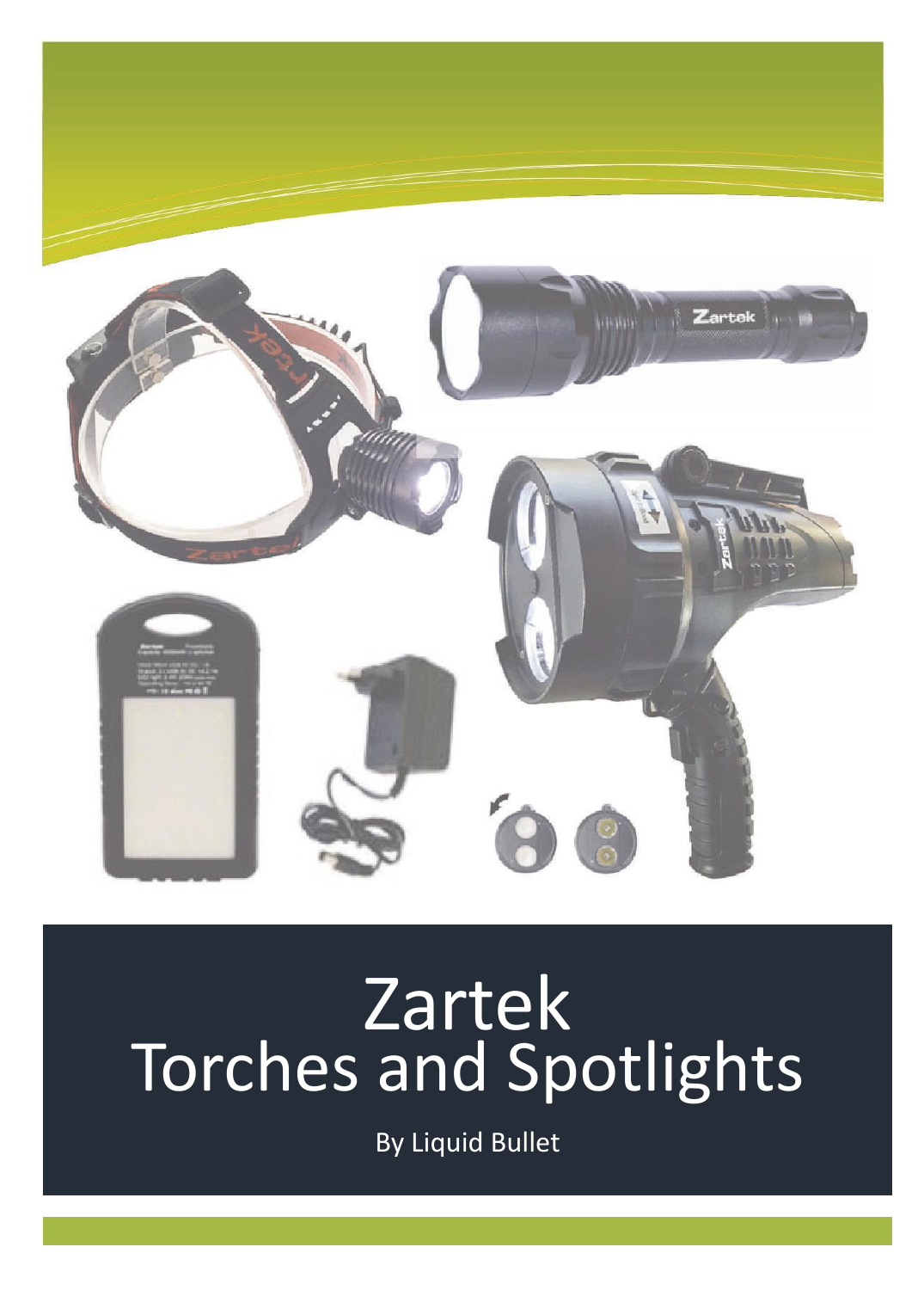- LED Globe 3W CREE XBE 120 Lumens
- 2 Modes: High (5 hrs ) / Low (20+ hrs )
- Shockproof and Rainproof IP66
- Tilt to Adjust Beam Direction
- Soft Pad for Comfortable Wearing
- Adjustable Flexible Strap
- Uses 3 x AAA Batteries ( Included )
- Weight with Batteries: 100g
- 1 Year Limited Warranty

#### Specifications:

- Extreme Bright LED CREE T6 Globe
- Intensity 600 Lumen
- Rechargeable via Mains / Vehicle
- Extra Heavy-duty Aluminium Casing
- Magnifying Lens for Uniform Light Dispersion
- Focus Beam Flood to Spot
- Shockproof & Rainproof IP66
- Glowing Back Light
- Rubber Padded Battery Case
- Dimensions: Length 50 mm Head diameter 42mm
- Weight incl 2 x Li-ion Batteries: 250g
- Charging time: 5 hours
- 3 Modes of Operation: High Beam ( 6 hrs); Low Beam ( 16 hrs) ; Strobe ( 12 hrs)
- Rechargeable via Mains/Vehicle
- Li-ion Rechargeable Battery
- High Capacity Battery 2 x 2200mAH
- Plug-in Charging with Indicator
- Over 500 Recharge Cycles per Battery
- 1 Year Limited Warranty

### ZA-431



### ZA-432



#### Specifications:

- Extreme Bright LED CREE T6 Globe
- Extra Heavy-duty Aluminuim Casing
- 3 Modes of Operation: High Beam
- ( 4 hrs ) ; Medium Beam ( 8 hrs ) ; Strobe (6 hrs )
- Dimmer Function (hold in to adjuct)
- Durable Side Button
- Rechargeable via USB
- Li-ion Rechargeable Battery 18650
- Direct plug-in charging with indicator RED: Charging
- Charging time (1A): 4 hours
- Over 500 Recharge Cycles
- Tilt to Adjust Beam Direction
- Comfortable Wearing
- Adjustable Flexible Strap
- Shockproof and Rainproof IP66
- Weight including Batteries: 140g
- 1 Year Limited Warranty

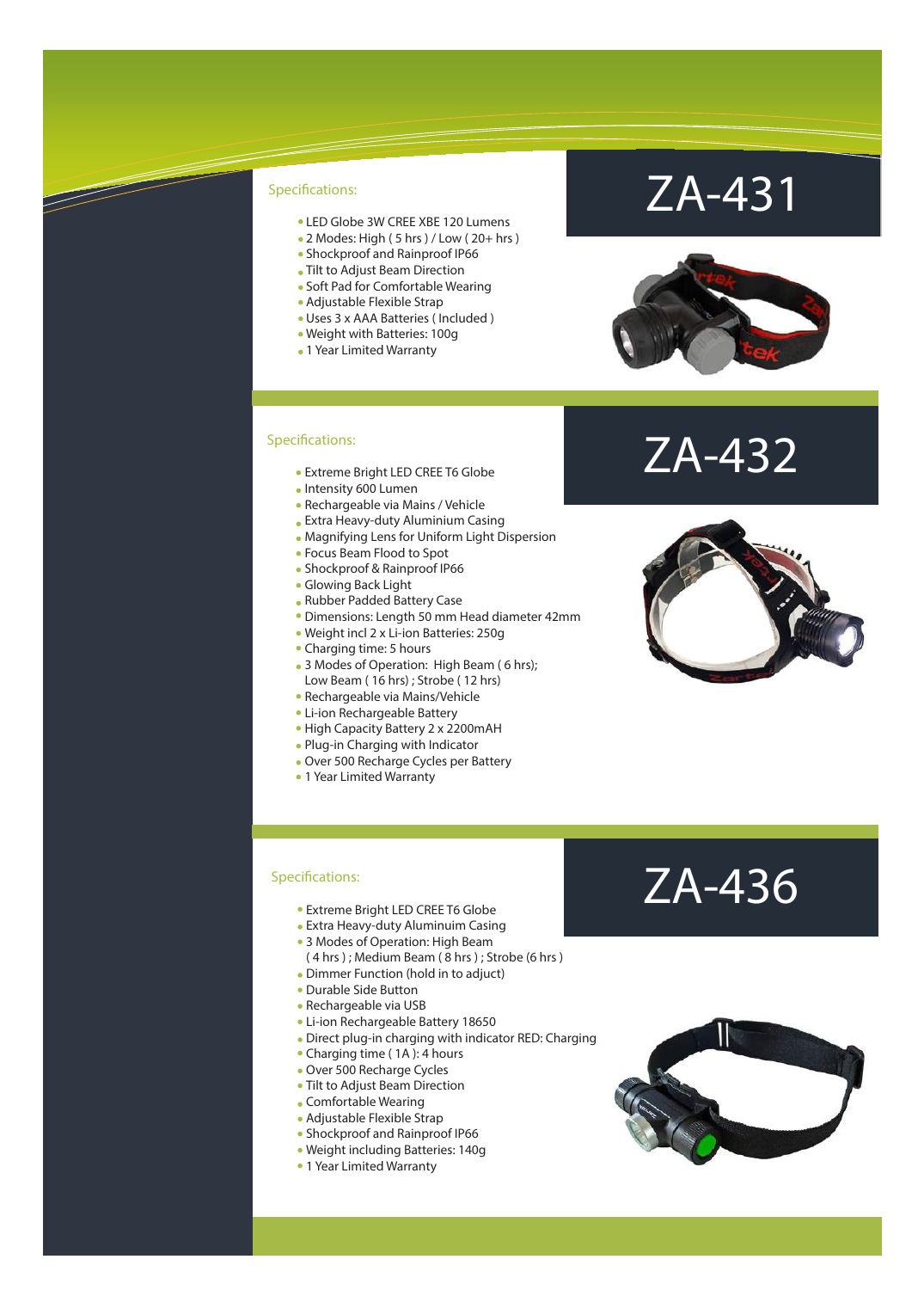- 5 x LED 3 Watt, Total 900 lumens
- Cast Aluminium Casing
- Polycarbonate Lens
- Operates from any 12V Vehicle Socket
- . On / Off Switch on Abaptor Plug
- Shockproof & Rainproof IP67
- 3m Cable Included (when extended)
- Magnetic Mount with Rubber Pad
- Bolt for Fixing to Bull or Roof Bar
- Beam Angle 60
- Beam Distance 60m Flood
- Globe Lifespan 30 000 hrs
- Working Temperature -10 to  $45^{\circ}$ C
- Casing Temperature  $< 65^{\circ}$ C
- Weight with Magnet: 800g
- Colour Temperature 3000 6500K
- Input Current 1A @ 12VDC
- Input Voltage DC 11 36V
- 1 Year Limited Warranty

### ZA-485



# ZA-480<br>New





- 9 x LED 3 Watt, Total 1600 lumens
- Cast Aluminium Casing
- Polycarbonate Lens
- Operates from any 12V Vehicle Socket
- . On / Off Switch on Abaptor Plug
- Shockproof & Rainproof IP68
- 5m Cable Included
- Magnetic Mount with Rubber Pad
- Bolt for Fixing to Bull or Roof Bar
- Beam Angle 120°
- Beam Distance 100m Flood
- 170° Vertical Beam Adjust
- 360° Horizontal Beam Adjust
- Globe Lifespan 30 000 hrs
- Working Temperature -10 to 45°C
- Casing Temperature  $< 65^{\circ}$ C
- Weight with Magnet: 630g Colour Temperature 3000K
- Input Current 1.5A @ 13.6V
- Input Voltage DC 11 36V
- 1 Year Limited Warranty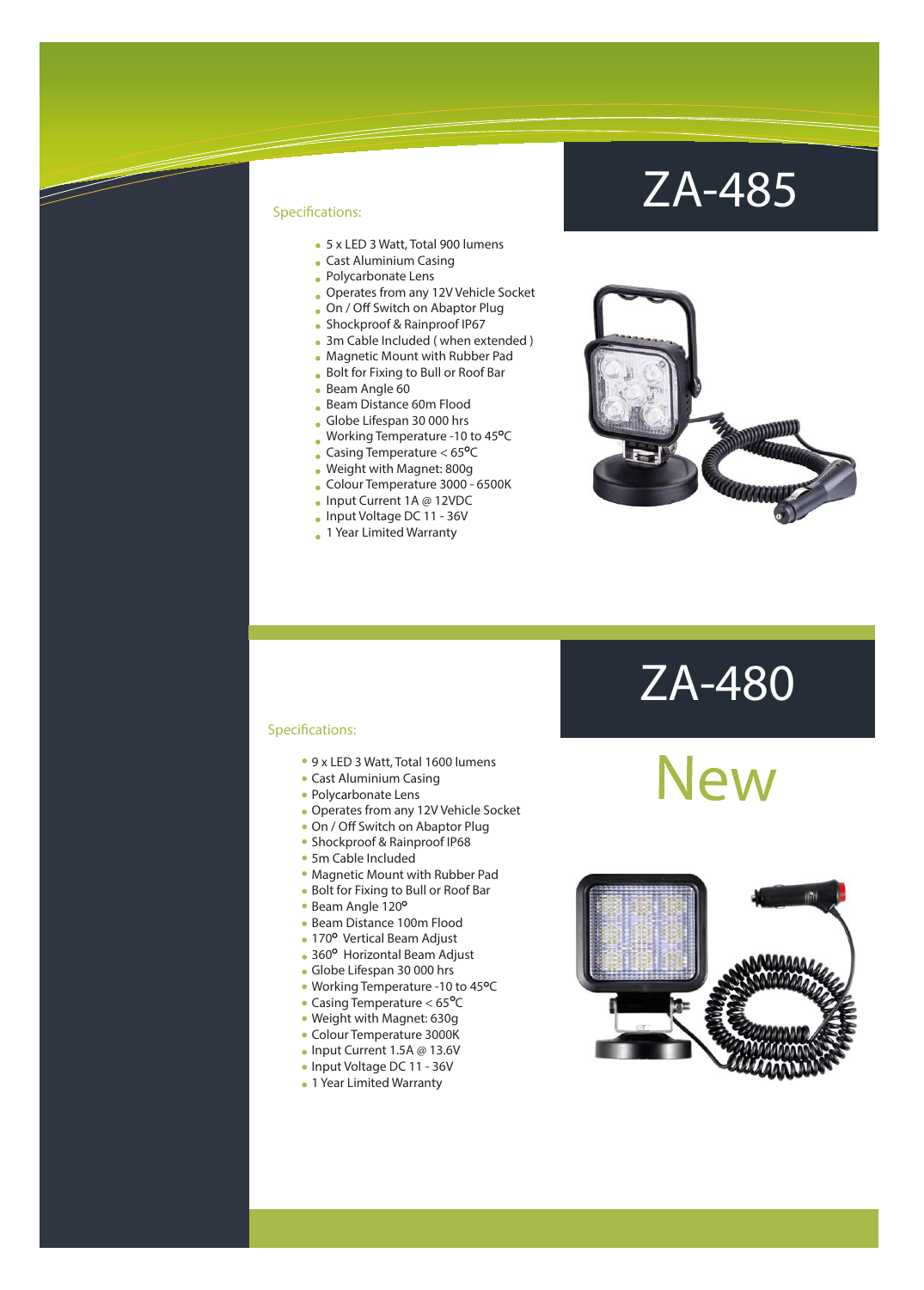F

- LED Globe 500 Lumens
- Direct Power from 12 DV Vehicle Socket
- Long Cable of 3 meters
- Rubberised Lightweight Casing
- Pistol Grip with Trigger Switch
- Locking On / Off Button
- Beam Distance: 400m

# New ZA-473



ZA-472

### Specifications:

- 3W Ultra Bright LED
- 160 Lumens
- Beam Distance: 200m
- Direct Power from 12 DV Vehicle Socket
- Long Cable of 3 meters
- Rubberised Lightweight Casing
- Pistol Grip with Trigger Switch
- Locking On / Off Button
- 1 Year Limited Warranty

#### Specifications:

- Extreme Bright LED CREE V5 globe 750 lumens
- Fully Rubberised Casing
- Rechargeable via Mains/Vehicle
- Detachable Red Lens
- Lightweight & Compact
- Shockproof & Splashproof IP66
- 3 Modes of Operation
- Foldable Stand
- Weight: 400g
- Charging Time 7 hours
- Direct Plug-in Charging with Indicator
- Li-ion Rechargeable Battery Pack
- Over 500 Recharge Cycles Possible



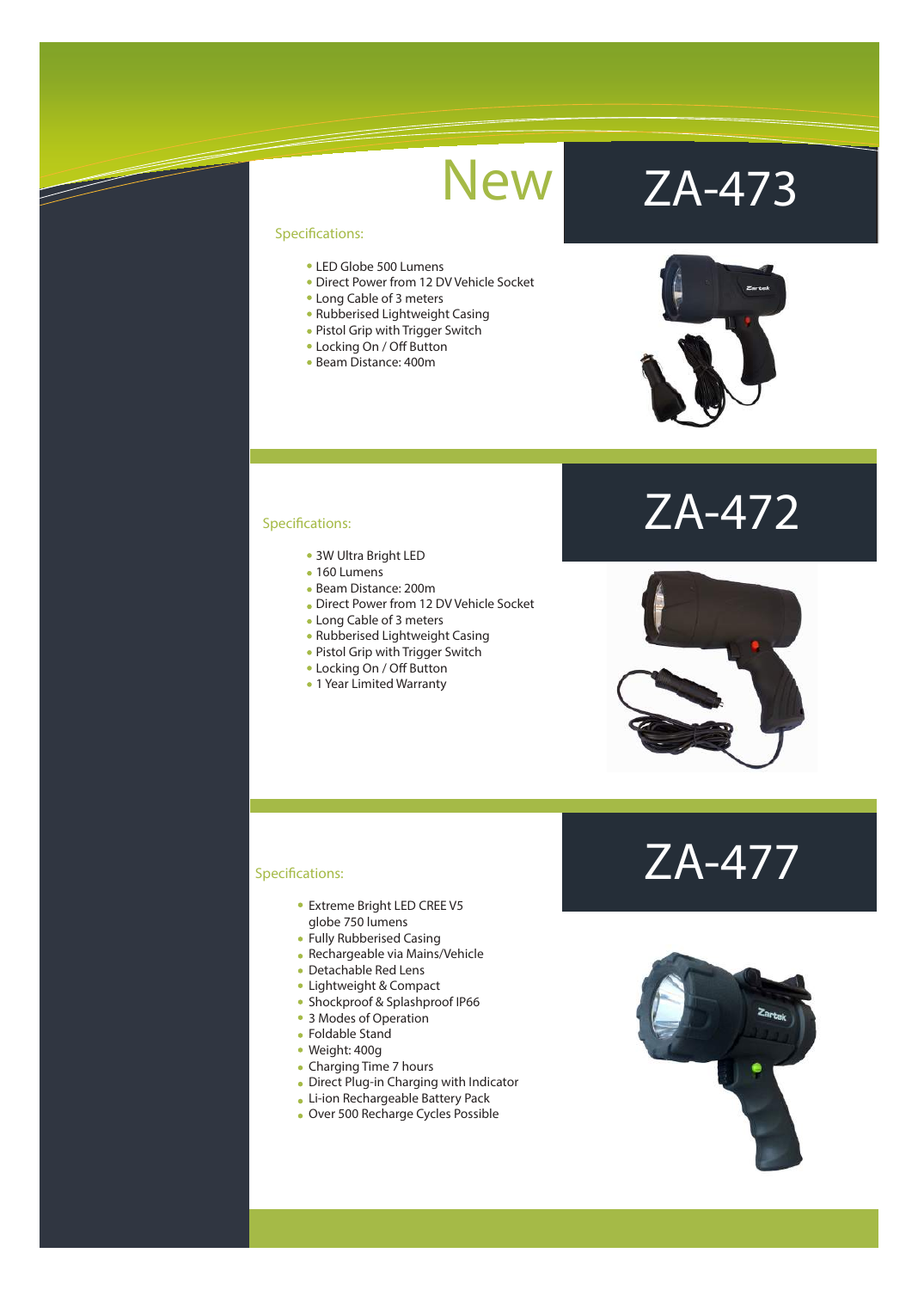New

New

#### Specifications:

- Extreme Bright LED CREE T6 Globe 900 lm
- Extra Heavy-duty Aluminium Casing
- Direct plug-in ( Unscrew middle ring )
- Rechargeable Li-ion Battery 18650
- USB Powerbank Function 2200mAH
- Shockproof and Rainproof
- Includes Belt Holster / Pouch
- 3 Modes: High, Medium, Flash • Rechargeable via USB with indicator
- Battery Life Per Charge: High ( 2 hrs ) ; Medium ( 8 hrs )
- Beam Distance: 350m
- Durable Tactical Button
- Charging time: 3 to 5 hours
- Over 500 Recharge Cycles per Battery
- 1 Year Limited Warranty

### New ZA-415



#### Specifications:

- Extreme Bright LED CREE T6 Globe 900 lm
- Extra Heavy-duty Aluminium Casing
- Direct plug-in ( Unscrew middle ring )
- High Capacity Li-ion Battery 3200mAH
- USB Powerbank Function
- Shockproof and Rainproof
- Can be used as Baton
- Includes Belt Holster / Pouch
- 3 Modes: High, Medium, Flashing
- Durable Button
- Rechargeable via USB with indicator
- Battery Life Per Charge: High ( 4 hrs ) ; Medium ( 10 hrs )
- Charging time: 3 to 6 hours
- Over 500 Recharge Cycles per Battery
- Weight including Battery: 400g
- Dimensions: 268mm x 43mm
- 1 Year Limited Warranty

## ◯

ZA-410

#### Specifications:

- LED Globe XPE 3W 200 lumens
- Beam Distance: 200m
- Takes 3 x D size Batteries
- Durable Button
- Heavy-duty Aluminium Casing
- Shockproof and Rainproof
- Includes Belt Holster / Pouch
- 3 Modes: High, Medium, Flashing
- Length: 32cm ; Head Diameter: 5cm
- Weight with Batteries: 600g

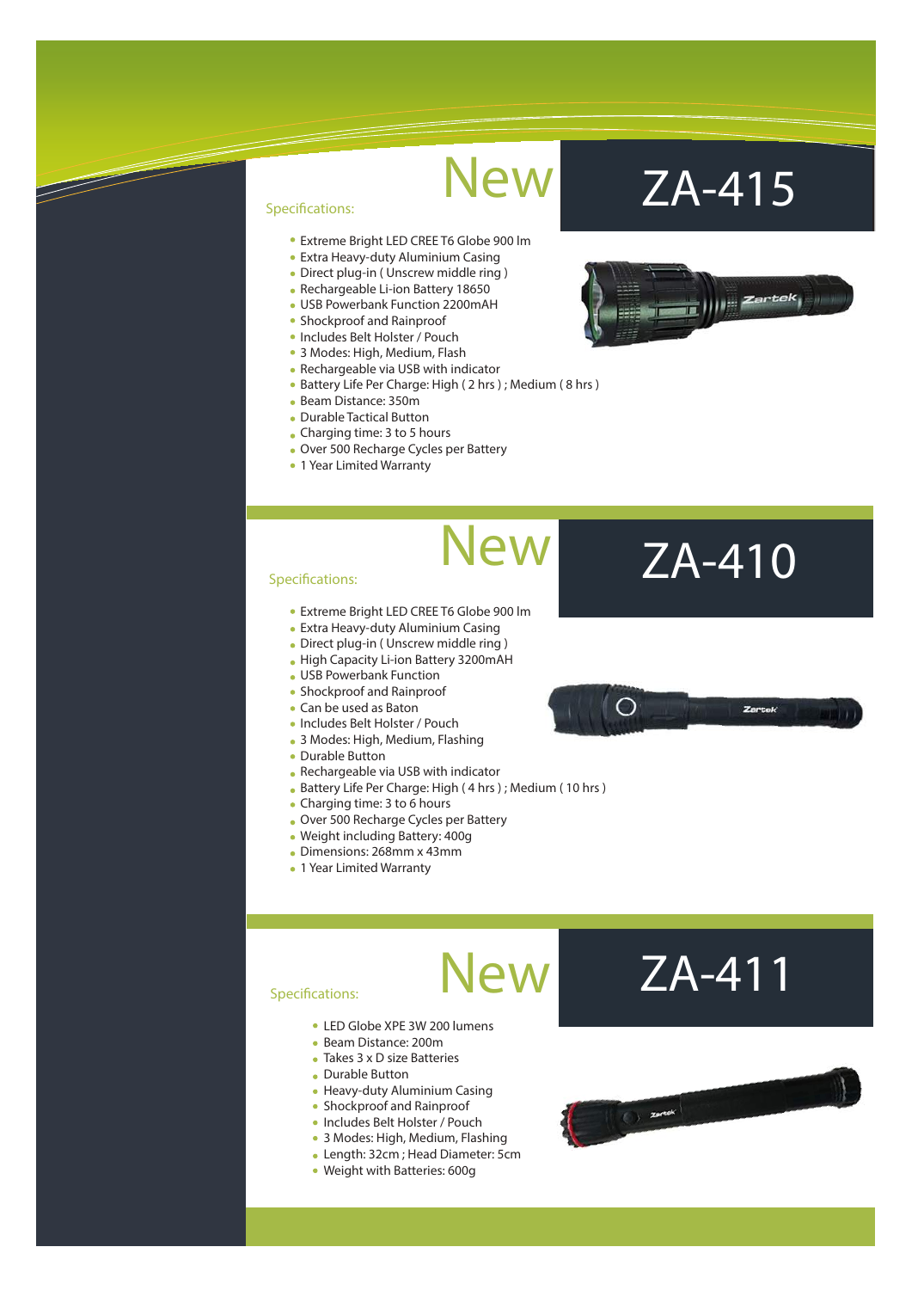### ZA-457

### Specifications:

- Extreme Bright LED CREE L2 Globe, 600 Lumen beam
- Extra Heavy-duty Aluminium Casing with belt clip
- Magnifying Lens for Uniform Light
- Focus Beam Flood to Spot
- Shockproof & Rainproof IP65
- 3 Modes of Operation: High Beam, Medium Beam, Strobe
- Tactical Back Durable Button
- Rechargeable via Mains/Vehicle
- Li-ion Rechargeable Battery 18650
- Charging time: 3 hours
- Direct Plug-in Charging with Indicator (4.2V)
- Over 500 Recharge Cycles per Battery
- Dimensions: Length 150mm, Head diameter 40mm, Shaft diameter 24mm
- Weight including Battery: 200g
- Charging time 3 hours
- Direct plug-in charging with indicator
- Over 500 recharge cycles possible

### ZA-360

Zartek

- Bright LED CREE 3W Globe, 150 Lumen
- Heavy-duty Aluminium Casing
- Side Windows to Disperse Light
- High Capacity Powerbank 2000mAh
- Shockproof & Splashproof IP64
- 3 Modes of Operation: High Beam 5 hrs, Low Beam 20 hrs, Strobe 10 hrs
- Beam Distance 200m (max)
- Charge time: 4 hours (RED charging, Blue full)
- Input: Micro USB 5V DC / 1A
- Output: USB 5V DC 1A
- Dimensions: Length 120mm, Width 25mm
- Built-in Lithium Polymer Battery
- Recharge cycles: 500 700 times
- Short-circuit & Over Current Protection
- Weight : 120g
- Reliable Performance & Simple to Use
- Easy to Recharge via USB Cable
- Safe and Robust Design
- 1 Year Limited Warranty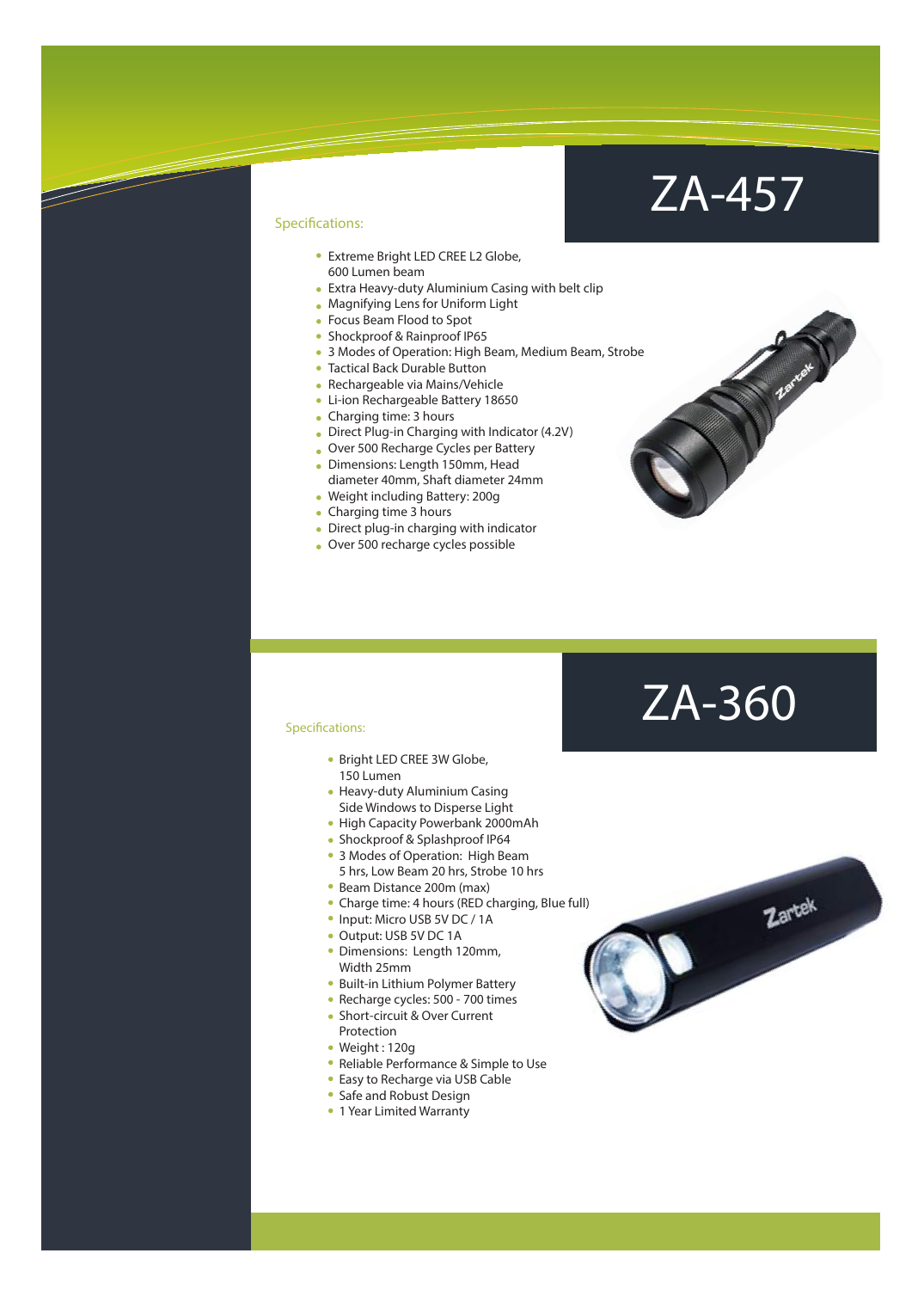- Bright LED CREE XP-G Globe 300 lm
- Arc Plasma Lighter at Back
- **Instantly Ignites Paper, Candle and more**
- Extra Heavy-duty Aluminium Casing
- Recharging Li-ion Battery 18650
- Shockproof, Windproof and Rainproof
- Includes Belt Holster / Pouch
- 3 Beam Modes: High, Medium, Low
- Battery Life Per Charge: High (5 hrs); Medium ( 10 hrs ) ; Low ( 20 hrs )
- Beam Distance: 100m
- Swivel Head to Safely Cover
- Lighter Button
- Plug-in USB Charging with Indicator
- Charging time: 3 to 5 hours
- Over 500 Recharge Cycles per Battery
- Dedicated Buttons: Torch & Lighter
- 1 Year Limited Warranty

#### Specifications:

- LED Globe 3W CREE XBE 100 Lumens
- Magnifying lens for Uniform Light
- Two Brightness Modes
- Beam Focus: Spot to Flood
- Tactical Back Durable Button
- Shockproof and Rainproof
- Heavy-duty Aluminium Casing
- Length 90mm
- Pocket Clip
- Uses 1 x AA Batteries ( Included )
- Beam Distance: 100m
- 1 Year Limited Warranty

# New ZA-412





### ZA-491



- Ultra Bright CREE XPG R2 LED Globe 220 Lm
- Magnifying Lens for Uniform Light
- Focus Beam Flood to Spot
- Aluminium Casing with Belt Clip
- Clear, Red, Green Interchangeable Lenses
- Store lenses in Back Cap
- Rechargeable via Mains or Vehicle
- Dimensions: Length 187 mm ; Head diameter 33mm ;
- Shaft diameter 28mm
- Weight with Battery: 222g
- Shockproof & Splashproof IP65
- Charging time 3-4 hours
- Direct plug-in charging with indicator
- Li-ion rechargeable battery
- Over 500 recharge cycles possible
- 1 Year Limited Warranty

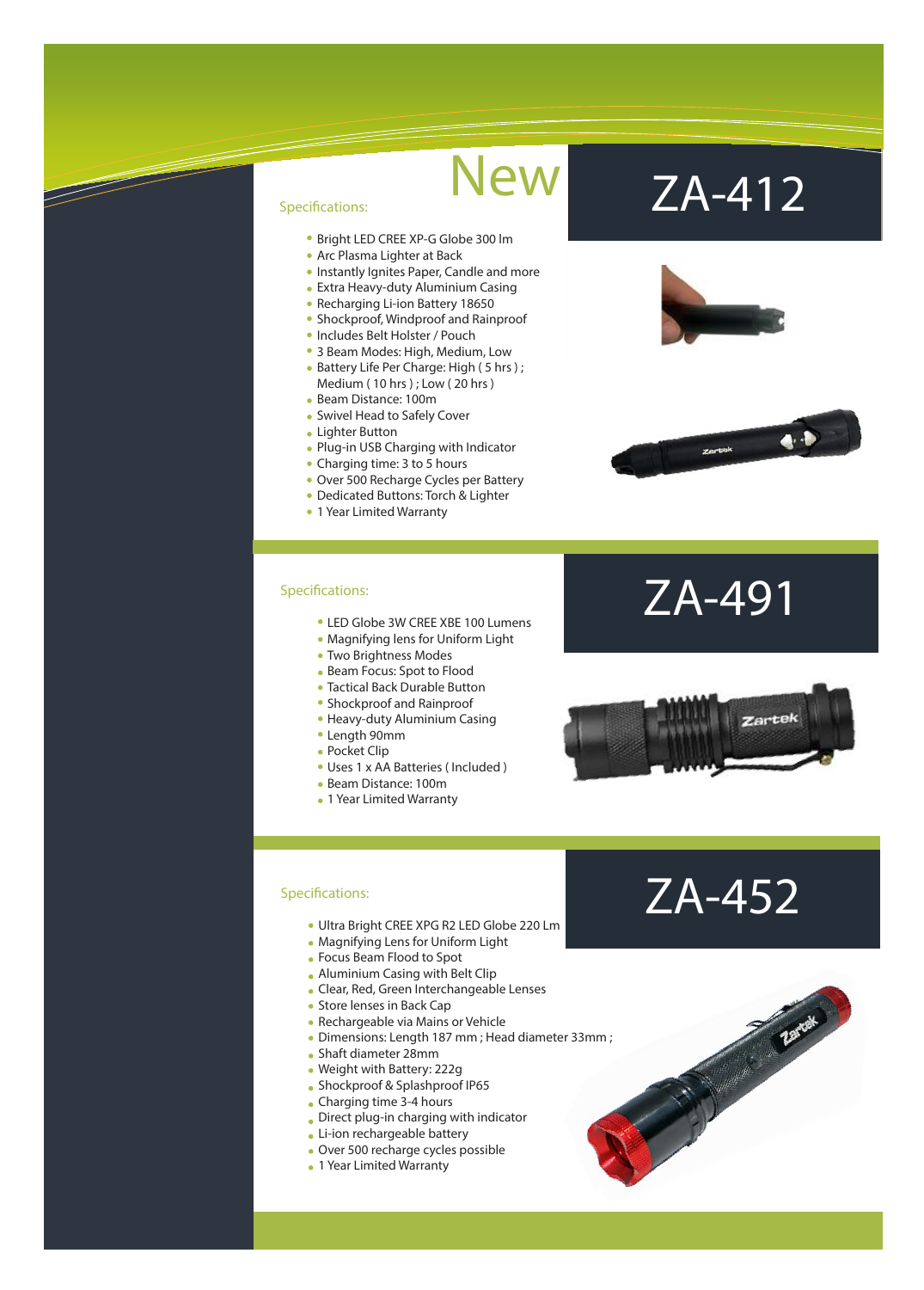### ZA-458

### Specifications:

- Extremely High Bright LED CREE T6 globe, 900 lumen
- Rechargeable via Mains / Vehicle
- Tactical Back Switch
- Dimensions: Length 160 mm, Head diameter 40 mm, Shaft diameter 28m
- Weight with Battery: 240g
- High impact machined Aluminium Casing
- Charging time 3-4 hours
- Direct plug-in charging with indicator
- Li-ion rechargeable battery
- Over 500 recharge cycles possible





Zartok

#### Specifications:

- LED Aluminium Torch
- 150 lumens
- USB Powerbank 2000mAH
- Rechargeable via USB

### LM-514

- 4.2V small pin
- Can be used for Models:
	- ZA-452
	- ZA-485
	- ZA-432

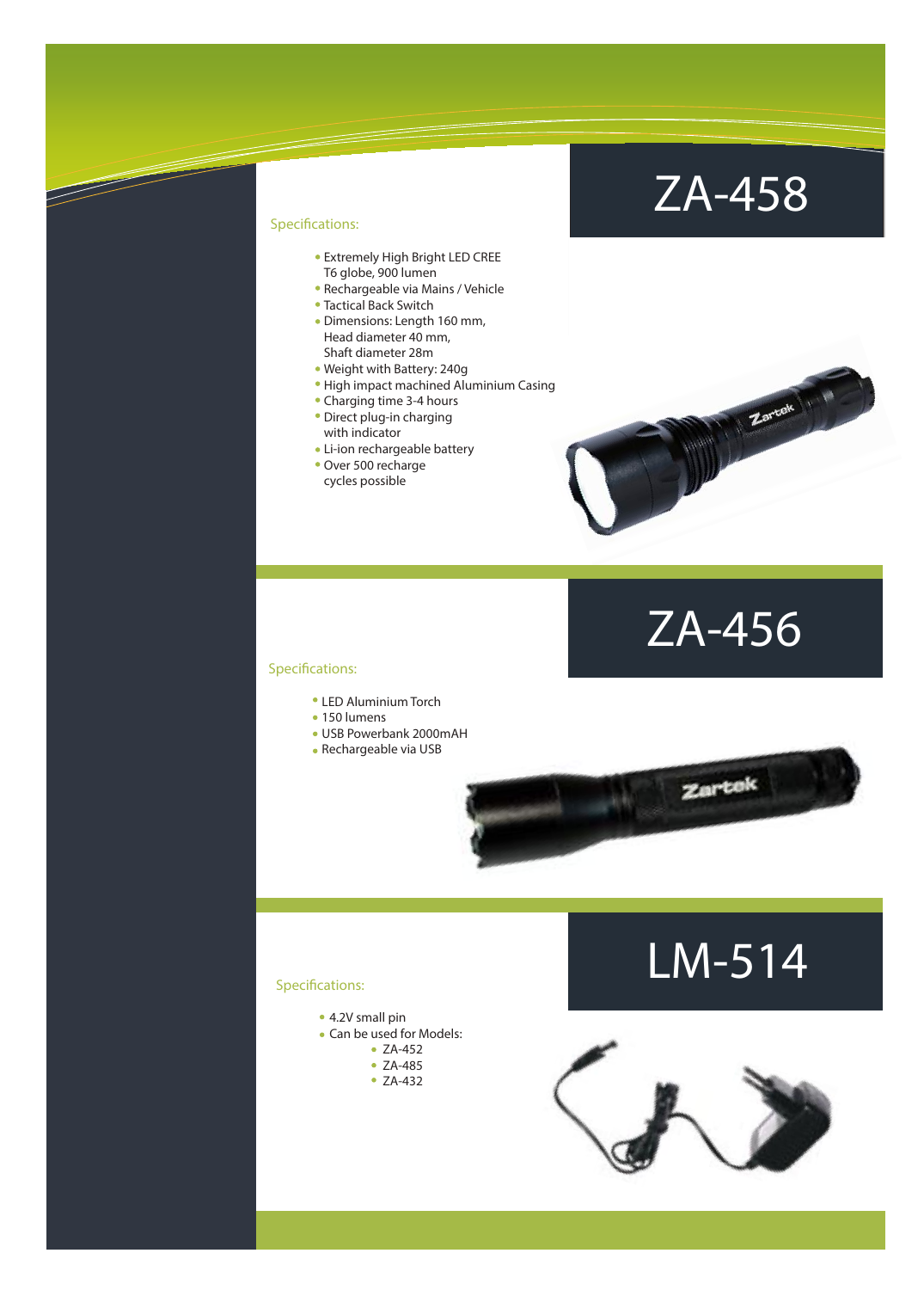- Extreme Bright LED CREE XHP 50 Globe
- LED Light 1200 lumens
- High Capacity Li-ion Battery 7.4V, 3Ah
- Fully Rubberised Casing
- Detachable Red Lens for Non-invasive Animals Viewing
- Lightweight & Compact
- **Shockproof & Splashproof IP66**
- 3 Modes of Operation: High 4.5 hrs ; Medium 9 hrs ; Strobe 8 hrs
- Quick Off Function
- Glass Repair
- Charging time: 4.5 hours
- Weight: 400g
- Foldable Stand
- Detachable Shoulder Strap
- Direct Plug-in Charging with Indicator
- Rechargeble via Mains 220V AC and Vehicle 12V DC
- Battery Life per Charge: High: 4.5 hrs ; Medium 9 hrs
- Effective Beam Distance: 600 meters
- 1 Year Warranty

### ZA-478



### **New**

#### Specifications:

- Extreme Bright LED CREE XHP 50 Globe
- LED Light 1800 lumens
- High Capacity Li-ion Battery 7.4V, 4.8Ah
- Over 500 Recharge Cycles Possible
- Fully Rubberised Durable Casing
- Larger Reflector
- Detachable Red Lens for Non-invasive Animals Viewing
- Lightweight & Compact
- Shockproof & Splashproof IP66
- 4 Modes of Operation: High 4.5 hrs ; Medium 10 hrs ; Low 40 hrs ; Strobe 9 hrs
- Quick Off Function
- Glass Repair
- Charging time: 5 hours
- Weight: 600g
- Foldable Stand
- Detachable Shoulder Strap
- Direct Plug-in Charging with Indicator
- Rechargeble via Mains 220V AC and Vehicle 12V DC
- **Battery Life per Charge: High: 4.5 hrs ;** Medium 9 hrs ; Low 40 hrs
- Effective Beam Distance: 700 meters
- 1 Year Warranty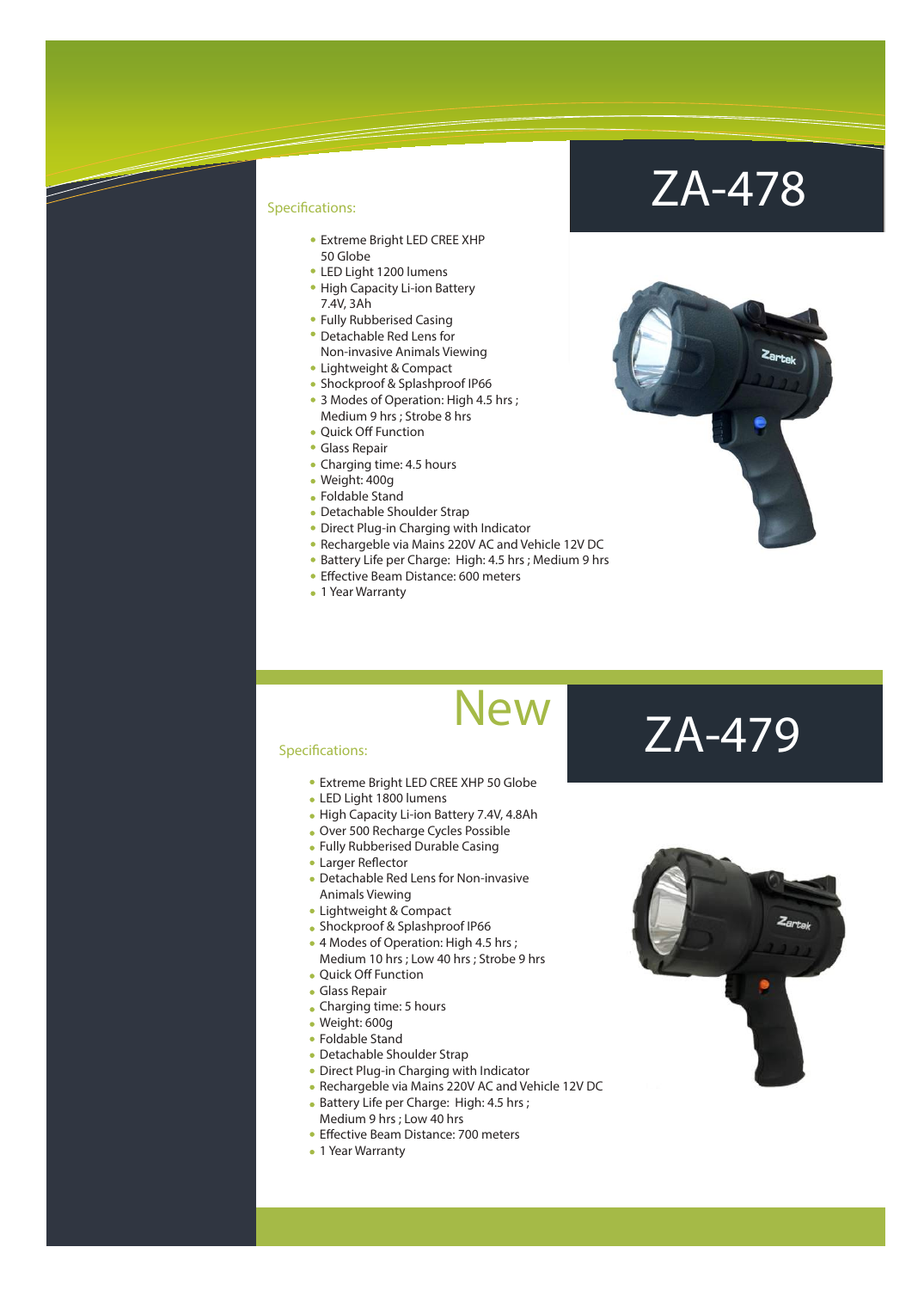### ZA-467-F

#### Specifications:

- Extreme Bright 2200 Lumens
- 2 x CREE XHP 50 LED Globes 36W
- Beam Shape: Intense Centre, Wide Outer
- Built in Swivel Lens to Adjust Light: Clear
- Spot Beam or Flood Diffuser / Uniform
- High Impact Lightweight Casing Rechargeable via Mains / Vehicle
- (included)
- Swivel Handle to Adjust Holding Position
- Fold Out Table Stand
- Detachable Shoulder Strap Included
- Shockproof & Splashproof IP66
- 3 Modes of Operation: High (1 hr); Medium (2.5 hrs); Low (4 hrs)
- Trigger Button Lock
- Memory of Last Mode (hold in to turn OFF)
- Charging Time 4 Hours
- Rechargeable via USB (1A) 5 hours
- Battery Life per Charge: High (1 hr); Medium ( 2.5 hrs ) ; Low ( 4 hrs )
- Effective Beam Distance: 800m
- Direct plug-in Charging with indicator
- Li-ion Rechargeable Battery 7.4V 2.2Ah
- Over 500 Rechargw Cycles Possible
- Weight: 800g
- 1 Year Limited Warranty



### ZA-465

- Extreme Bright 10W LED CREE T6
- · globe, 500 lumens
- High Impact Lightweight Casing
- Rechargeable via Mains/Vehicle
- Rubber Lens Protector
- **Shockproof & Splashproof IP66**
- 3 Modes of Operation
- Weight: 600g
- Charging Time 8-10 hours
- Direct Plug-in Charging with Indicator
- Li-ion Rechargeable Battery, 2600mAH
- Over 500 Recharge Cycles Possible

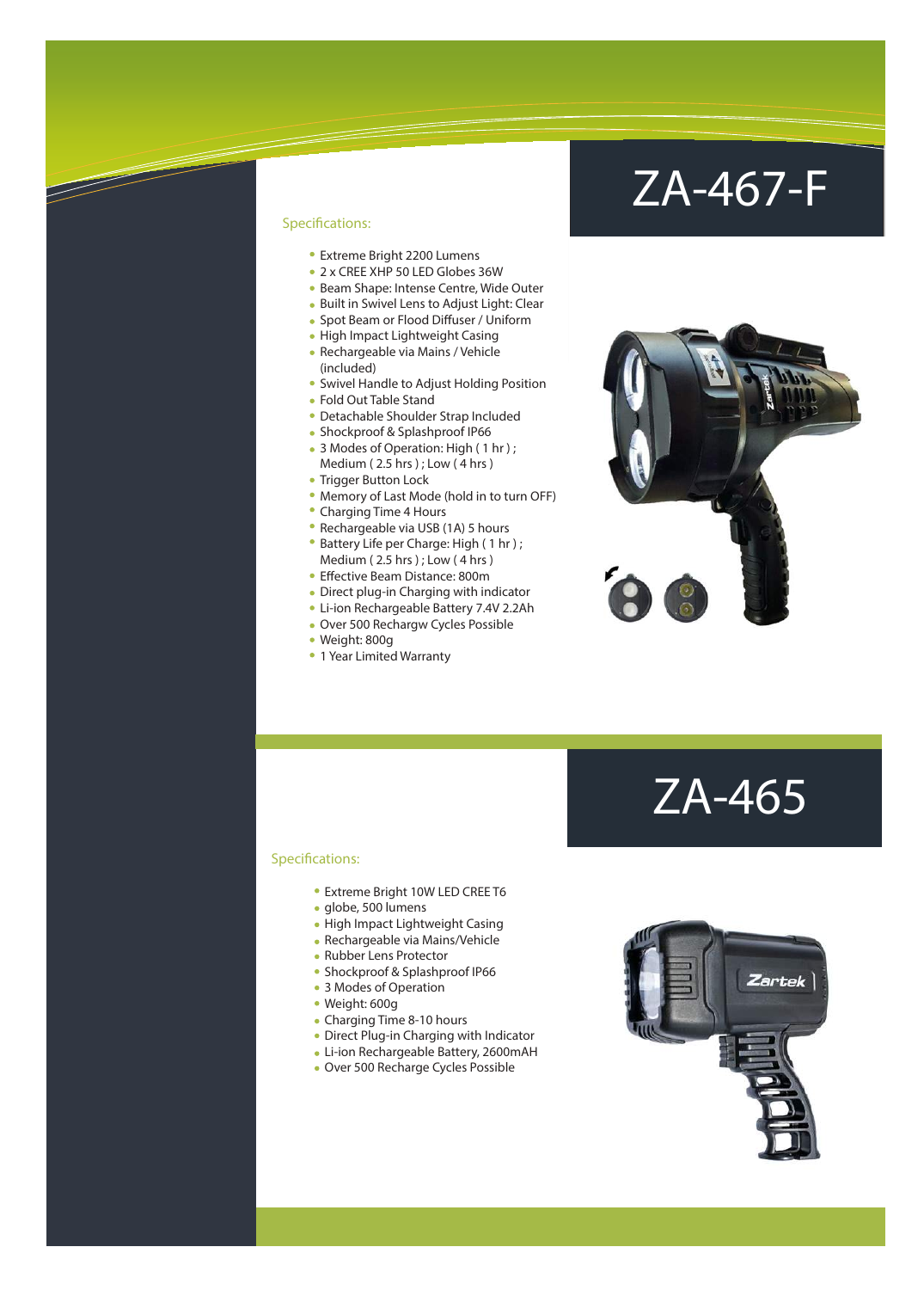- Extreme Bright 2200 Lumens
- 2 x CREE XHP 50 LED Globes 36W
- Beam Shape: Intense Centre, Wide Outer
- Built in Swivel Lens to Adjust Light: Clear
- Spot Beam or Red Spot Beam
- High Impact Lightweight Casing
- Rechargeable via Mains / Vehicle (included)
- Swivel Handle to Adjust Holding Position
- Fold Out Table Stand
- Detachable Shoulder Strap Included
- Shockproof & Splashproof IP66
- 3 Modes of Operation: High (1 hr); Medium ( 2.5 hrs ) ; Low ( 4 hrs )
- Trigger Button Lock
- Memory of Last Mode (hold in to turn OFF)
- Charging Time 4 Hours
- Rechargeable via USB (1A) 5 hours
- Battery Life per Charge: High ( 1 hr ) ; Medium ( 2.5 hrs ) ; Low ( 4 hrs )
- Effective Beam Distance: 800m
- Direct plug-in Charging with indicator
- Li-ion Rechargeable Battery 7.4V 2.2Ah
- Over 500 Rechargw Cycles Possible
- Weight: 800g
- 1 Year Limited Warranty

### ZA-467-R





- Bright 3W LED CREE globe, 180 lm
- 6 red LED as warning light
- High Impact Lightweight Casing
- Rechargeable via Mains/Vehicle
- Rubber Lens Protector
- Shockproof
- 4 Modes of Operation
- Weight: 375g
- 1 Year Limited Warranty
- 
- Ideal for Security, Night Patrols, Perimeter Checking, Emergency Services, Mining, Industrial Inspections, Outdoor, Camping, Game Drives, Fishing, etc.
- Charging Time 4-6 hours
- 
- Direct Plug-in Charging with Indicator
- Li-ion Rechargeable Battery, 1300mAH
- Over 500 Recharge Cycles Possible

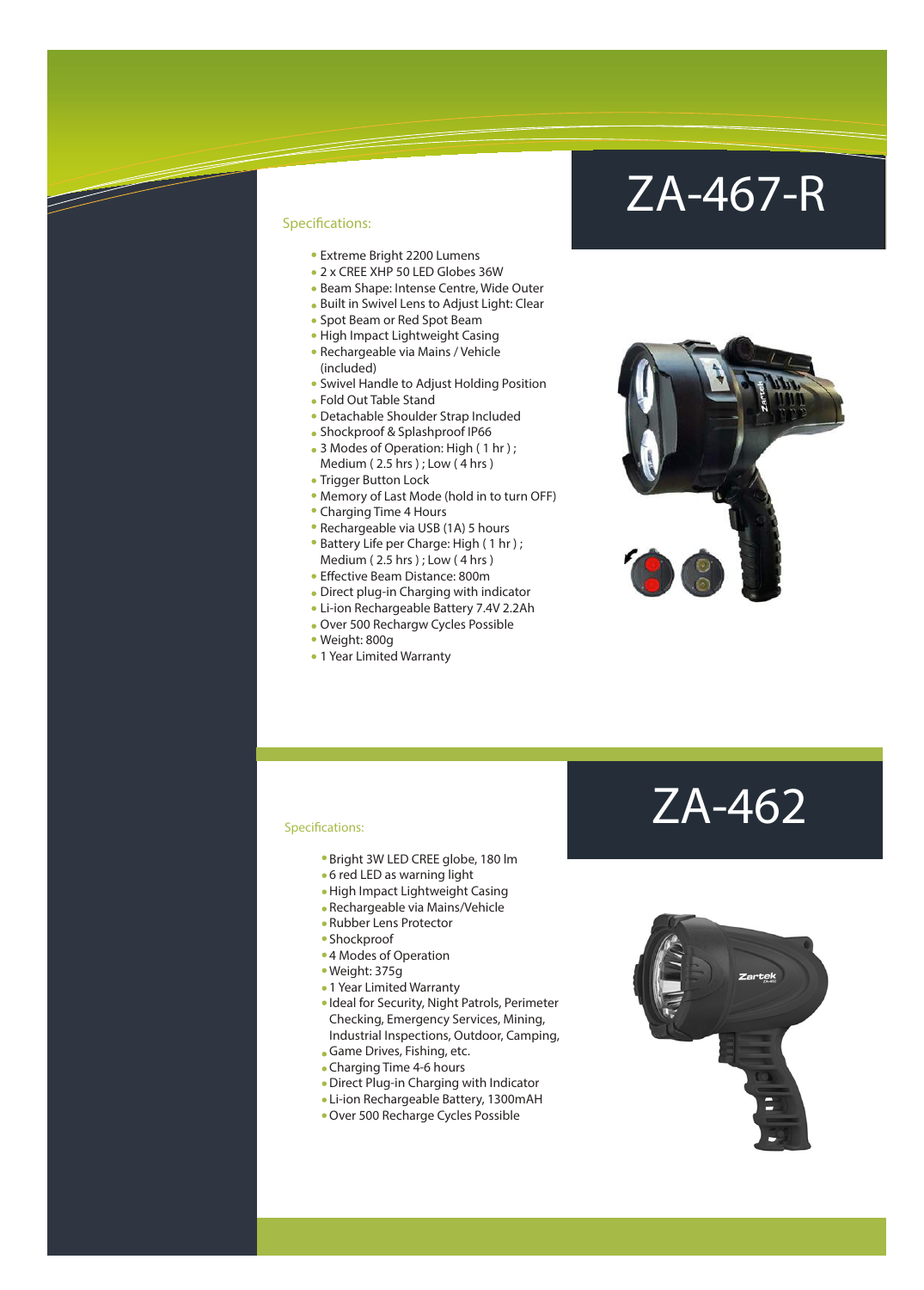### LM-509

### Specifications:

 $\overline{\mathscr{S}}$ 



• ZA-465



### REG-4.8V

#### Specifications:

- Spotlight Smart adaptor regulator 4.8V
- Must be used with LM-506 power supply
- Can be used for Models:
	- ZA-460



REG-3.6V

- Smart adaptor regulator 3.6V
- Must be used with LM-506 power supply
- Can be used for Models:
	- ZA-450-C

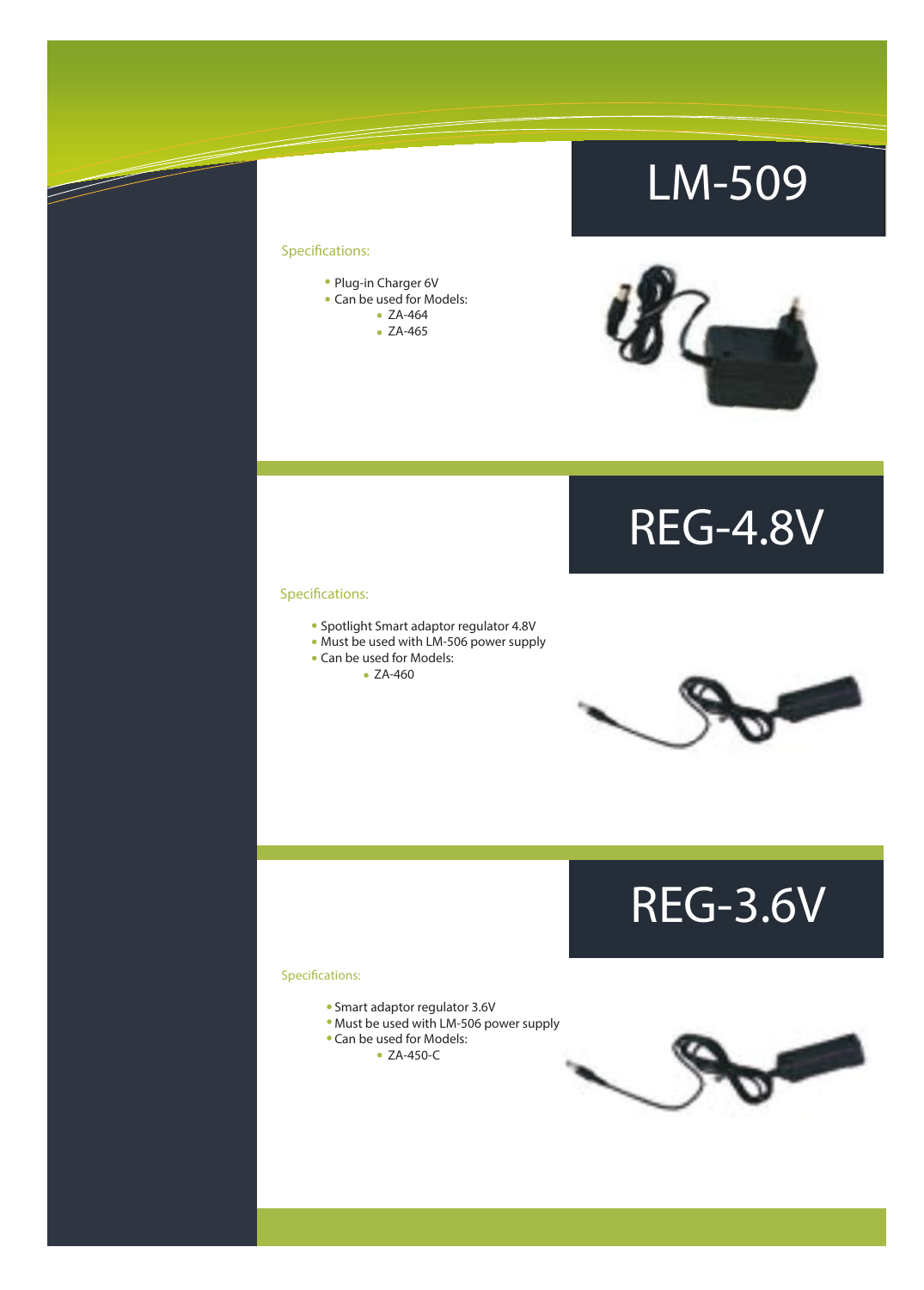### REG-3.6V

### Specifications:

 $\overline{\mathscr{S}}$ 

- Smart adaptor regulator 3.6V
- Must be used with LM-506 power supply
- Can be used for Models:
	- ZA-450-C



### LM-506

#### Specifications:

- Mains Charging adaptor
- Can be used for:
	- Torch
	- Spotlight
	- Lantern



### ZA-490

- Scorpion Detection
- Heavy-duty Aluminuim Casing
- Ultraviolet Wavelength: 390 400 nm
- Leak Detection
- Glass Repair
- Reading Fluorescent Inks
- Antique Inspection
- Mineral Lighting and Identification
- 3 x AAA Batteries included in Flashlight
- Battery Life: 5 hrs
- Effective Beam Distance:
- 10 meters

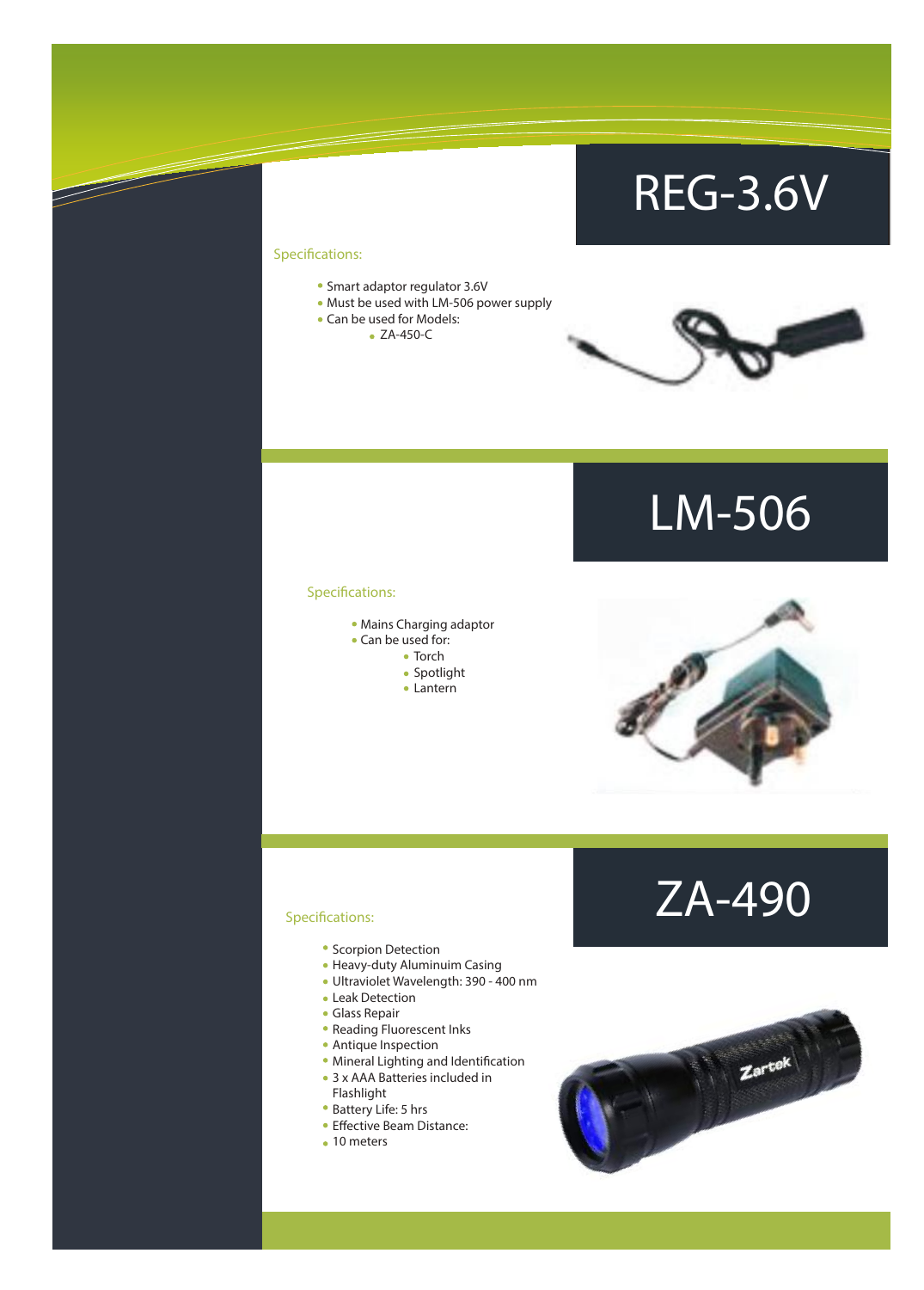- Scorpion Detection
- Heavy-duty Aluminuim Casing
- Ultraviolet Wavelength: 390 - 400 nm
- Dimentions: Height 55mm ; Width 145mm
- Weight: 260g
- Leak Detection
- Glass Repair
- Reading Fluorescent Inks
- Antique Inspection
- Mineral Lighting and Identification
- 3 x AAA Batteries included in Flashlight
- Battery Life: 8 hrs
- **Effective Beam Distance: 50 meters**

### ZA-493



#### Specifications:

- **Scorpion Detection**
- Extra Heavy-duty Aluminuim Casing
- Ultraviolet Wavelength: 390 400 nm
- Dimentions: Height 35mm ; Width 98mm

New

**New** 

- Weight: 100g
- Leak Detection
- Glass Repair
- Antique Inspection
- Mineral Lighting and Identification
- 3 x AAA Batteries included in Flashlight
- 
- Battery Life: 8 hrs
- Effective Beam Distance:
- 20 meters

### ZA-493



### ZA-455

- 12V rech.
- Mini LED Torch
- 35 lumens
- Magnetic Clip
- Available in Black and Red

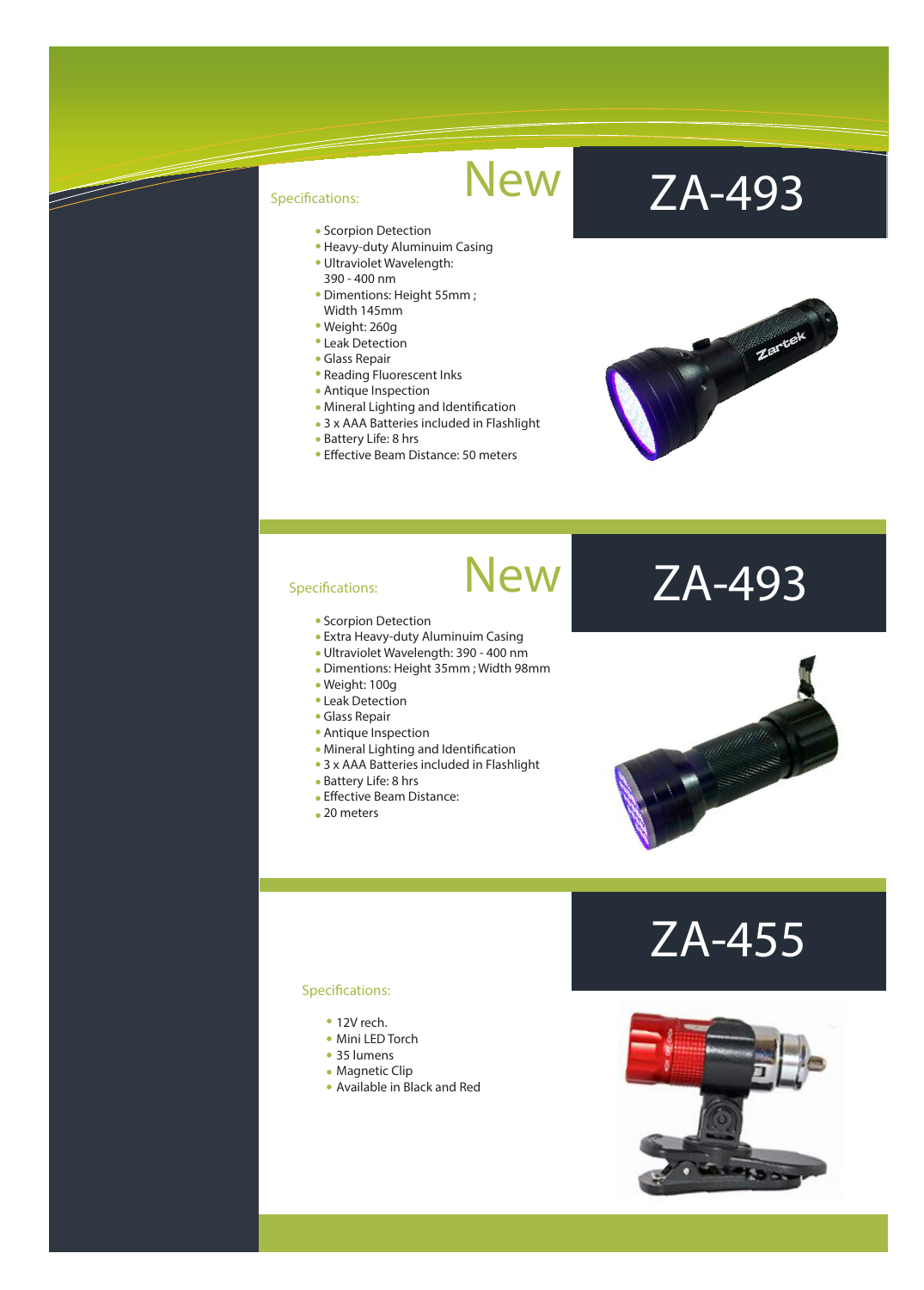### GE-283

### Specifications:

<u> J</u>

- Rechargeable Li-ion Battery 18650 3.7V Can be used for Models:
	- ZA-452
		- ZA-453
		- ZA-458
		- ZA-432
		- ZA-436



### ZA-330

#### Specifications:

- USB Powerbank with LED Worklight
	- 4000mAH
	- $\bullet$  2 x USB
	- 250 Lumens



ZA-340

- SOLAR USB Powerbank with LED Worklight
	- 4000mAH
		- $\bullet$  2 x USB
	- 250 Lumens